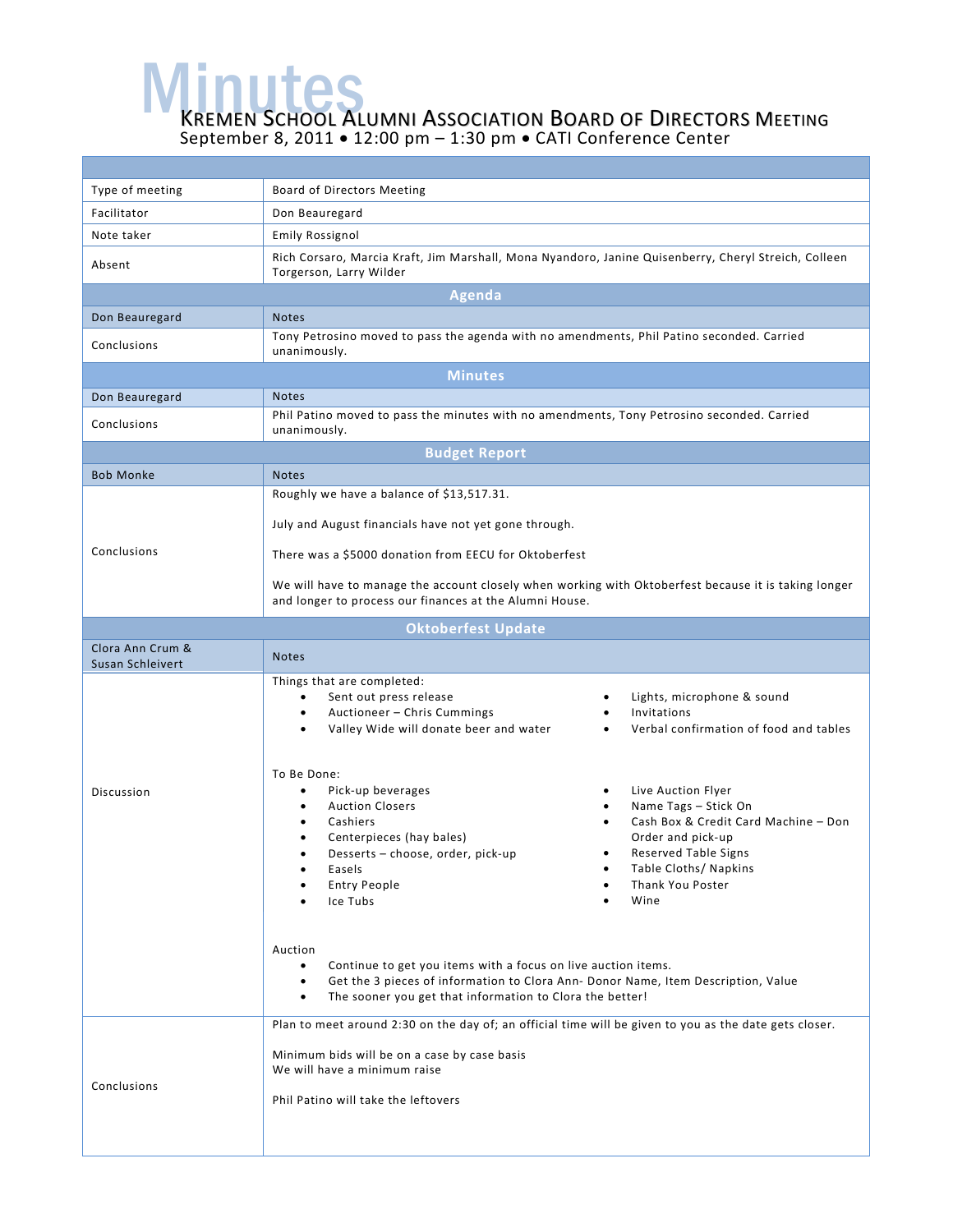**MEMEN SCHOOL ALUMNI ASSOCIATION BOARD OF DIRECTORS MEETING** 

September 8, 2011 • 12:00 pm – 1:30 pm • CATI Conference Center

| <b>Noted Alumni</b>                       |                                                                                                                                                                                                                                                                                                                                                                                                                                 |                                                                                                                                                                                                                                                                            |  |  |
|-------------------------------------------|---------------------------------------------------------------------------------------------------------------------------------------------------------------------------------------------------------------------------------------------------------------------------------------------------------------------------------------------------------------------------------------------------------------------------------|----------------------------------------------------------------------------------------------------------------------------------------------------------------------------------------------------------------------------------------------------------------------------|--|--|
| Lonna Torrico                             | <b>Notes</b>                                                                                                                                                                                                                                                                                                                                                                                                                    |                                                                                                                                                                                                                                                                            |  |  |
| Conclusions                               | Everyone was given another nomination form; nominations are due October 14, 2011.<br>Noted Alumni Dinner will be March 15, 2011<br>Easels have been ordered<br>Old photographer is retiring, but he is being replaced with someone new.<br>Food is ordered<br>Rich will be the MC<br>David Gonzalez - Please remind your sister, Berta, that as a previous winner we would like he to attend<br>and be part of the presentation |                                                                                                                                                                                                                                                                            |  |  |
| Parma                                     |                                                                                                                                                                                                                                                                                                                                                                                                                                 |                                                                                                                                                                                                                                                                            |  |  |
| Don Beauregard                            | <b>Notes</b>                                                                                                                                                                                                                                                                                                                                                                                                                    |                                                                                                                                                                                                                                                                            |  |  |
| Conclusions                               | Mona will chair this event.<br>Dinner will take place during the month of November, we do not have an exact date yet, and Mona is<br>working with Parma.<br>The focus will be towards donors though everyone is welcome to attend.<br>More information will be sent you via email.<br>In the spring we will have another dinner at Yoshinos                                                                                     |                                                                                                                                                                                                                                                                            |  |  |
|                                           |                                                                                                                                                                                                                                                                                                                                                                                                                                 | <b>Committee Reports Beautification, Membership, Scholarship</b>                                                                                                                                                                                                           |  |  |
| Phil Patino, Lloyd Wamhof, Tony Petrosino |                                                                                                                                                                                                                                                                                                                                                                                                                                 |                                                                                                                                                                                                                                                                            |  |  |
| Discussion/Conclusion                     | <b>Beautification</b>                                                                                                                                                                                                                                                                                                                                                                                                           | On the 1 <sup>st</sup> floor there have been a number of pictures hung by Bob Monke and<br>Susan Schlievert for the 100 year exhibit.                                                                                                                                      |  |  |
|                                           | Membership                                                                                                                                                                                                                                                                                                                                                                                                                      | No Update                                                                                                                                                                                                                                                                  |  |  |
|                                           | Scholarship                                                                                                                                                                                                                                                                                                                                                                                                                     | Since Tony has taken over scholarships we have given \$43,000 in scholarships.<br>If our endowment continues behave in the same manner we will only have to<br>take out a couple hundred dollars and possibly zero dollars from the operating<br>account for scholarships. |  |  |
| <b>Old Business</b>                       |                                                                                                                                                                                                                                                                                                                                                                                                                                 |                                                                                                                                                                                                                                                                            |  |  |
| Don Beauregard                            |                                                                                                                                                                                                                                                                                                                                                                                                                                 |                                                                                                                                                                                                                                                                            |  |  |
| Discussion/Conclusion                     | By-Laws:<br>In Article I it says that as an organization we are a "charitable and educational entity", with this in<br>mind lets read the by-laws and think of changes to discuss at the next meeting.                                                                                                                                                                                                                          |                                                                                                                                                                                                                                                                            |  |  |